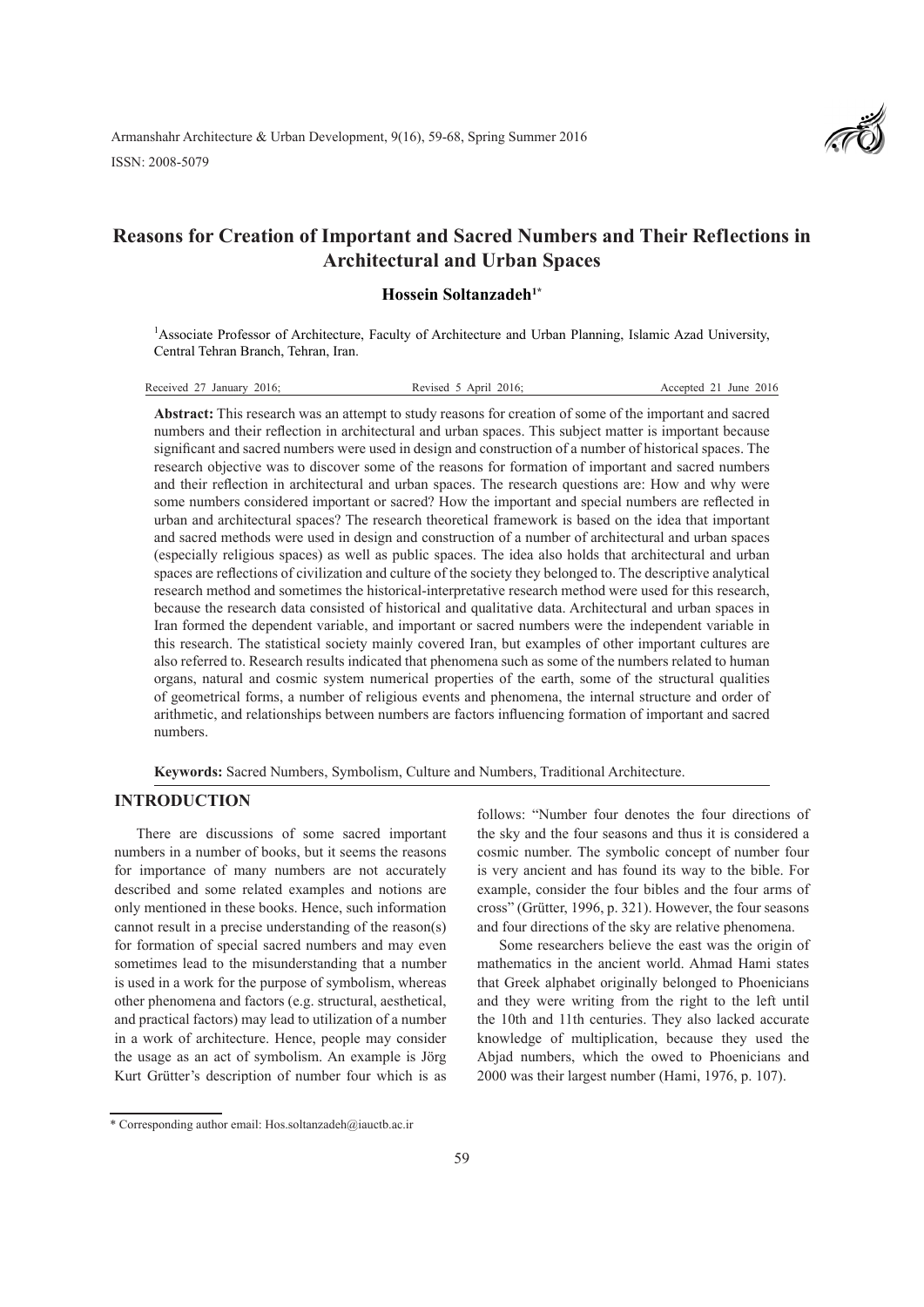

The Pythagoreans believed that the universe was measurable using simple mathematics and integers and they also believed that the system did not include nonintegers. However, when Hippasus found that the relation between the sides and diameter of a rectangle cannot be expressed with integers, a part of the early Pythagorean worldview collapsed (Schimmel, 2007, p. 25). In the Pythagorean system numbers were divided into odd and even numbers, and odd numbers referred to the right side, male, light, and good while the even numbers referred to the left side, female, darkness, and evil. It could be stated that one of the most important reasons for the odd/even classification was generalization of the parity system to numbers and other natural phenomena. It is also said that Plato believed all even numbers to be ominous (Schimmel, 2007, p. 26), and this belief was universal.

Some special numbers are used in most or many religions including monotheistic religions. In addition, these numbers also exist in religions and schools which were solely humanitarian and were not divine religions for a while. For instance, numbers 3, 4, 8, and 12 were used in arrangement of some hints and teachings in Buddhism (Rahol, 1975, pp. 33 ,140).

#### **THEORETICAL FRAMEWORK**

Mathematics and the numeral system are one of the most important and substantial components of human knowledge and helped ancient humans discover the world gradually. The resulting understanding was sometimes partly imprecise and inaccurate and was accompanied by false beliefs. Hence, numbers were considered special at those times. In this regard, Cassirer puts: After time and space, numbers are the third great formal concept governing the mythical structure of this world…The odd magic of numbers has been a substantial force in formation of spirituality and human's self-awareness. It is also proved that number is a magical link that connects different awareness forces and integrates feeling, intuition and senses. Hence, number plays the same role the Pythagoreans define for coordination (Cassirer, 1999, pp. 224, 241).

As stated by some researchers, some mathematical knowledge and experience used to be exchanged between nations. It is also reported that the names of some numbers have the same origins in some ancient languages. For instance, number 6 is called "Sas" in Sanskrit, "Hex" in Greek, "Sex" in Latin, "Shast" in Russian, and "Shesh" in Persian (Taton, 1985, p. 66).

Some sciences, such as mathematics, had two functions/dimensions: one dimension belonged to functional affairs, whereas the other belonged to supernatural notions and social beliefs. In other words, they believed they could interfere with the nature through unusual and supernatural means, but it seems that in the past sometimes there was no distinct border between the nature and metaphysics as there is today. In the middle ages in Europe, sciences were classified into the three groups of sciences, known as "major reason expression" (grammar, logic, and eloquence), and four sciences of "major reason" (arithmetic, music, geometry, and astronomy) (Burckhardt, 2010, p. 70).Theoretical philosophy or wisdom (sapience) was generally divided into three types: supernatural science, mathematics, and natural science. Basics of mathematics were also divided into four categories: geometry, science of numbers, astronomy, and music (Shirazy, 1990, p. 74).

Documents from the technical and architecture treatises and textbooks of the past indicate that some technical and professional textbooks only discussed professional aspects and almost overlooked numerical and geometrical symbols. An example is the "Vault Azaj" treatise penned by Ghiyāth al-Dīn Jamshīd al-Kāshī (the ninth century A.H.), who was a mathematician and astronomer involved in illustration of architectural vaults and calculations of areas and elements. He was supposedly the designer of the Samarkand observatory. No clear description of numerical symbolism in architectural spaces is available in this treatise, although he was so fond of mathematics that he wrote the following in his "Meftah al-Hesab" in praise of God: "The God who is the unique creator of beings is worth praising as he is the peerless connector of various numbers…" (Ghiyāth al-Dīn, 1987, p. 11)

In today's era, similar to the ancient times many people and thinkers believe in significance or sacredness of some numbers, although interpretations and meanings of some numbers differ by individuals. Marin Lings' statement about numbers could be mentioned as an example of this case: "Among single digits there are two numbers with substantially divine meanings which are superior to others: one and seven. The whole existence is played between number one and seven similar to alpha and omega. One is the creator. Two is soul. Three denotes the heavens. Four refers to the earth. Five stands for human, which is the core of the four elements, four directions, and four seasons in its ether or fifth element form. Six is the primitive man who was created on the sixth day. God blessed the seventh day and called it sacred (Book of Genesis, 2, p. 3)." (Lings, 2002, p. 116).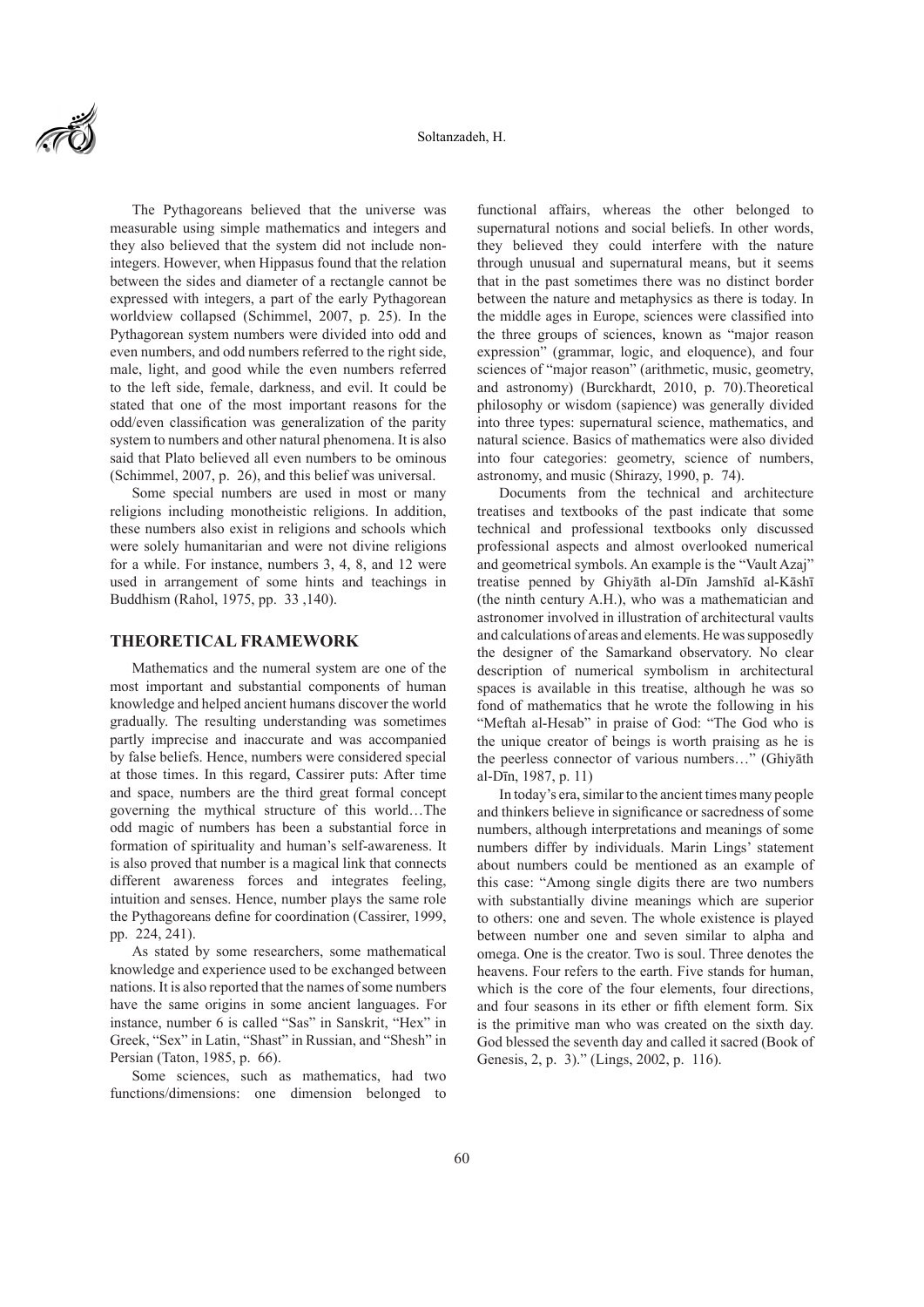Numbers and arithmetic were used in different forms to predict or interfere with world events. By criticizing this form of calculation, Ibn Khaldun considers it "semi arithmetic" and introduces it as follows: "There is a group of foretellers that have defined rules for prediction of supernatural events. These predictions are neither spiritual perceptions nor Ptolemaist astronomical predictions" (Ibn Khaldun, 1968, p. 214).

# *Some of the Factors and Phenomena Involved in Creation of Important and Sacred Numbers*

Many factors and phenomena have been involved in formation of some of the important and sacred numbers and a brief introduction of them is presented in the following.

#### *Human Body Numeric Properties*

One of the most important phenomena that attracted human's attention from the numeric point of view was body organs, and human could easily recognize numbers 1, 2, 4, 5, 10, and 20 in his body. Some body organs such as the head and nose are one. Some others like the eyes and ears are two. Others such as the hands and feet are four. Hand fingers are five. Fingers of both hands are ten, and the number of toes and fingers are twenty. These are the least human body numbers which were easily recognizable for primitive humans and they considered these numbers vital, honorable and sacred. One of the first numeral systems was the decimal system, which is still used by humans and base of 20 is also still used.

### *Natural Order of Universe*

The natural sequence and order of day and night, which follow each other as well as the movement of the moon from the full moon to the smallest crescent (when it vanishes and emerges again) and its repetitive rhythm which last for 12 iterations and 365 days (360+5) in a solar year were among the important yet relatively simple facts discovered by human societies especially urban societies. This information led to development of calendars for adjusting the time accurately. Therefore, numbers such as 12 and 360  $(12\times30)$  attracted the attention of human societies, and these numbers were valued by all advanced ancient civilizations whose calendars were based on movements of the sun.

In societies whose calendars were based on movements of the moon, a month equaled 28 or 29 days and 14 days formed half a month. Half of the 14 days is 7 days which make a week.

#### *Cosmic Order and Events*

Some cosmic events could have been involved in formation of some important sacred numbers. An instance is the travel of a complex around the earth in 33 year period, which leads to severe excessive meteor rains in several-day periods. The repetition of the event in 33 year period had been discovered previously, and although the real cause of this phenomenon was unknown, number 33 had a special place. This number was valued by many great and important civilizations, although since 33-year period were long, the significance and symbolic use of this number was not comparable to important numbers such as 12 and 4.

# *Philosophical Interpretation of Existence and General Worldview of Primitive Human*

In many important civilizations of the past the parity of phenomena (which originated from an understanding of human, animal, and plant in nature) was seemingly generalized to all of the world phenomena by some primitive humans. However, some phenomena also contributed to such a classification. For example, day and night were considered to be similar to male and female genders in a dual general classification, and thus, the night was assumed as female and day as male. Similarly, warmth was considered male and cold was female. Fire was male and water was female. The sky was male and the earth was female. The sun was male and the moon was female. Gold was male and silver was female. Lion was male and cow was female. As a result, a symbolism system was established based on parity of phenomena. In this system, numbers were classified into odd and even numbers, and sometimes numbers were divided into the groups of good (blessed) and bad (ominous) numbers.

#### *Some Religious Symbols and Signs*

Some signs and symbols were important and sacred for different reasons in every religion. For instance, Noble Quran consists of 114 surahs, and Imam Ali's Abjad number is 110. Moreover, the total number of letters used in "Bi-smi llāhi r-rahmāni r-rahīmi" is 19 and thus these numbers are important in Islam. In Buddhism and Hinduism numbers such as 18, 38, 39, 56, and … are important (Bunce, 2002).

#### *Implicit Meanings of Numbers*

Some numbers can carry implicit meanings due to their size. For instance, consider number one which refers to uniqueness and the unique God in some religious and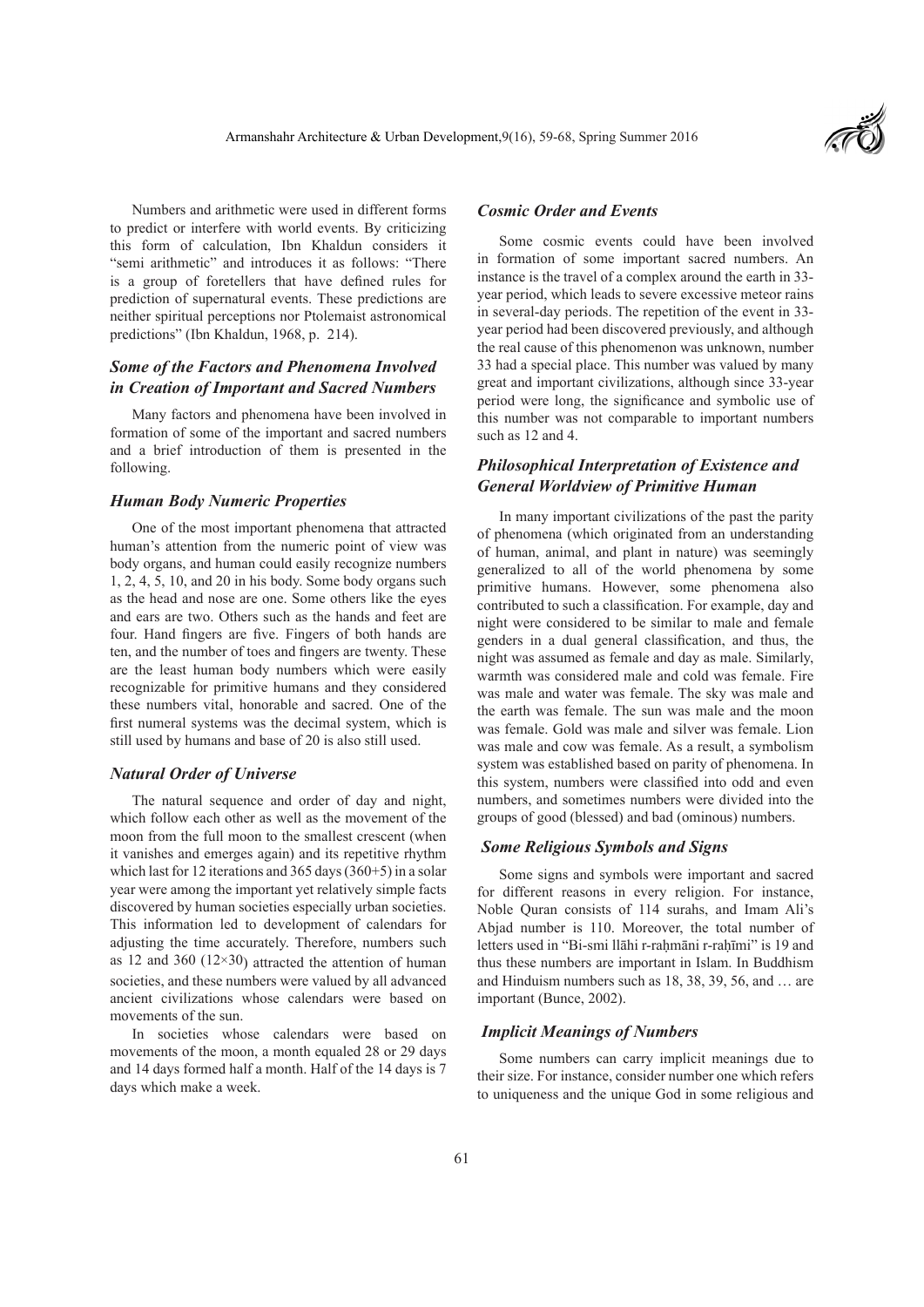

ancient cultures, because this notion is contained within number one. Number 2 is the first number that is larger than one, and thus it is often considered as the sign of multiplicity. It is also the smallest number used to show multiplicity. Number 3 was considered by the Greeks to be the first number that had a beginning, middle and an end. It is also one of the numbers which was most commonly used to commence actions.

#### *Mathematical Relations among Numbers*

There are special mathematical relations between some numbers, and this phenomenon has contributed to the significance of some numbers. For instance, concerning numbers 4 and 10, the Pythagoreans believed that since the sum of 4 with its divisors (i.e. 4, 3, 2, and 1) equals 10, these two numbers are special.

### *Geometrical Composition of Numbers*

Due to the geometrical composition of some numbers, links emerged between those numbers and related geometrical shapes and the links sometimes added to importance of those numbers. For instance, number 3 is related to triangle, 4 is related to square, and 5 is associated with circle, hence they were considered as important.

#### *Need for Large Numbers*

In the past or present, large numbers were needed to exaggerate the size of some phenomena. Seemingly, many large numbers were resulted from multiplication of two important or sacred numbers. For instance, 10× 4=40,  $10\times 10 = 100$ ,  $12\times 6 = 72$ , and  $33\times 3 = 99$ .

#### *Interesting Qualities of Some Numbers*

Some numbers have interesting mathematical qualities and thus some numbers were considered honorable or sacred. For instance, since the sum of number four with previous numbers is ten, numbers four and ten were considered special and were honored and considered sacred.

Some of the two, three, or four digit numbers had also attractive qualities. Remainder of division of 119 by 2 is 1, and remainder of division of 119 by 3, 4, 5, and 6 is 2, 3, 4, and 5 respectively (Alneski, 1985, p. 120). Many of these examples are available in mathematics and as result some numbers and mathematical properties were considered extraordinary.

# *Meaning of Numbers and their Reflections in Architectural and Urban Spaces*

#### *Zero*

Zero is a very interesting symbol which was originally used to refer to nullity and emptiness. However, it seems it gradually gained importance for several reasons in mathematics, mysticism, and some theoretical viewpoints. Many references suggest that zero is an Indian invention which was used in references in the sixth century and was called Shunya by Indians to refer to nullity. In other words, nullity was believed to fill the space between numbers to allow for recognition of the number's place (ones, tens, etc.) (Schimmel, 2013, p. 18). In the eighth century, zero and decimal numbers were introduced to Western lands by Muslims, and thus the numbers 0 to 9 were known as the Arabic numbers for a while (Alsaeed, Parma, 1984, p. 120).

One of the reasons which shows the importance of zero in mathematics is its role as an aid in determining the place of some other numbers on the decimal and hundreds basis. Therefore, it sometimes plays the role of number one. Another important point is the meaning of null or empty, which is used as the void or empty space in some visual arts such as painting, but some researchers have found a relationship between zero and empty space such as courtyard.

#### *One*

Some thinkers of the past did not consider one as a number, because they believed it was a part of all numbers or a hidden part of all numbers. The implicit meaning of one shows uniqueness and loneliness. This meaning is considered as a general notion in all important human cultures, and thus one and its equivalents (such as unique, single, and peerless) have been normally used to refer to the unique God. Moreover, it is also used to denote various peerless and unique phenomena.

The Ikhvan al-Safa believed one was the basis of numbers and stated that no number has ever lacked number one as no line lacks dots (Ikhwan al-Safa, 1992, p. 51).

Concerning the typical architectural and urban spaces, it could be stated that existence of an urban complex or a building can be a manifestation of emphasis on unity of the buildings. Existence of the Naqsh-e Jahan square in Isfahan or any other special complex in Iran or the world shows uniqueness of those structures.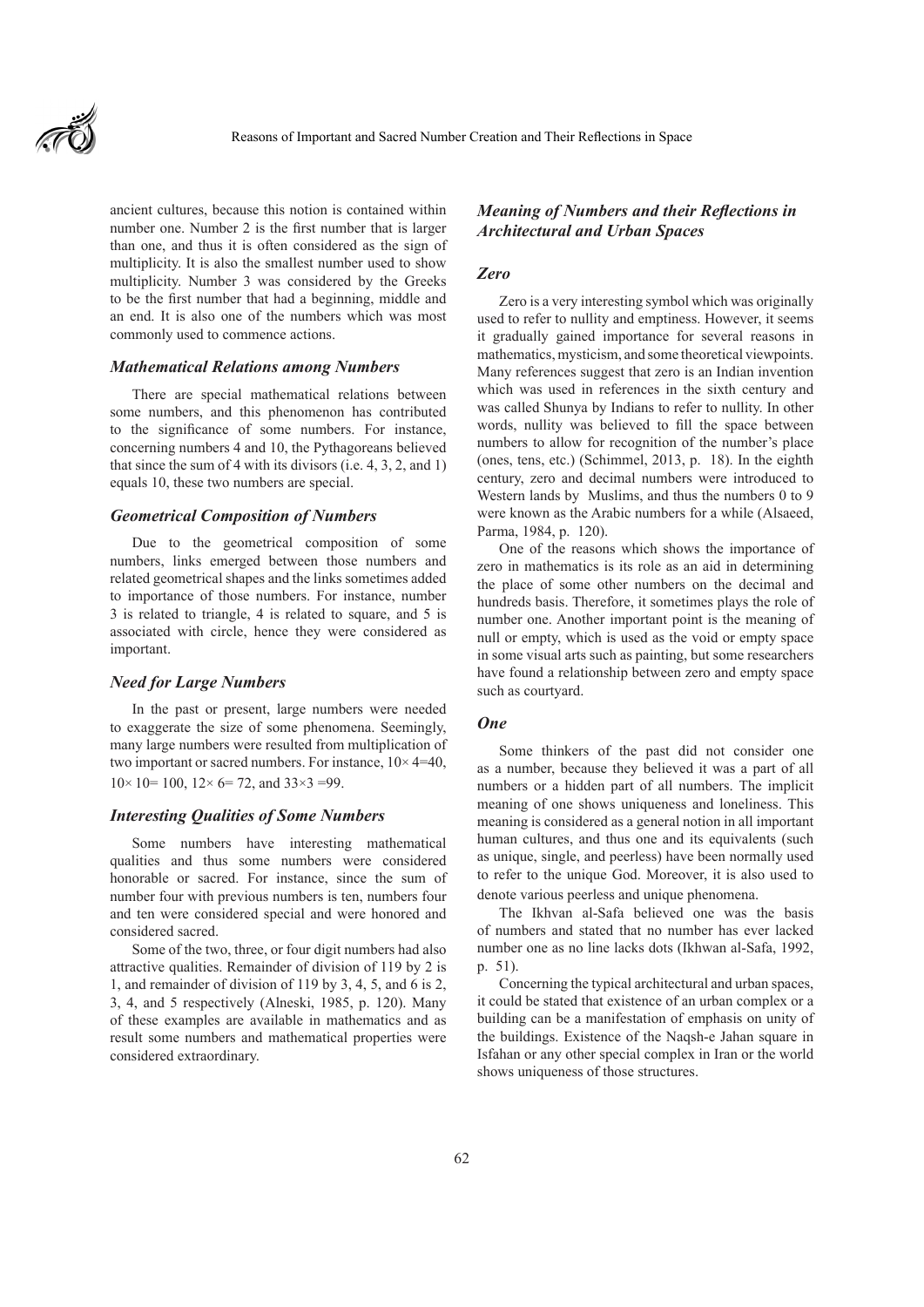### *Two*

Two can be considered as one of the most important numbers in human life of the past from many aspects. This is because human was aware that the life of animals and some plants was based on the parity principle, and thus parity played the major role in a large fraction of human worldview in most of the past civilizations. In many cases, other phenomena were also divided to male and female categories based on the parity principle. Hence, "two" was known as the number of nature, the first large number, and sometimes the symbol of the female gender based on some beliefs.

This is because symmetry would add to stagnation of the building and more importantly the best and most beautiful form of order was considered to be an order based on symmetry, which matched the order of many animal beings. Therefore, this can explain the formation of many paired architectural, urban, and artistic compositions, and the paired minarets used in Iranian and Islamic architecture are examples of this composition.

#### *Three*

In some ancient texts number 3 was considered the first whole number, because they believed that 3 was the first number with a beginning, middle, and an end (1-2-3). It was considered the symbol of maleness. In some lands, many mathematicians of the past believed number 3 was special and important because it was the first number that forms a geometrical shape (triangle).

Number three is commonly used in ancient Iranian religions and Zoroastrianism. The ancient Iranian society was divided into three classes (Soltanzadeh, 2011) and three fires were dedicated in three sacred fire temples to each class. The Azarfaranbaq (Fars), Azargoshnasb (Azerbaijan), abd Azarborzinmehr (Khorasan) fire temples were dedicated to Zoroastrian priests, army forces, and farmers, respectively (Faranbaghdadegi, 2001, pp. 90, 112).

Number three was also highly important in urban and architectural design in Iran. First, according to an ancient myth (Vare Jamkard), the Iranian utopia was formed of three parts (Soltanzadeh, 2011, p. 20). This phenomenon was not solely limited to Iranian utopia, but it continued through the Iranian urban design tradition during the Islamic period.

However, construction of three domes in a building known as the Ardeshir Palace in Fars cannot be explained by functional purposes, as it was probably a symbolic action. Not many three-dome buildings have remained from the ancient Iran, but the prevalent construction of three domes in a form of Indian mosque during the Mughal era (which is considered a characteristic of Islamic religious architecture in India) was symbolic because functional and environmental reasons could have not led to formation of this composition.

#### *Four*

As stated, number four is important because humans and many animals have four feet and hands, directions known by humans are four (front, back, right, left), and it is the most static number in architecture and some visual arts which is widely used with square structures. Number four can be perhaps considered as the most common, applicable, and symbolic number in many arenas, especially in architecture. Four directions, four seasons, and four elements of the world were most probably discovered later. In this regard Plato puts: "All of the four elements are used fully in construction of the world. The creator has combined fire, water, air, and soil, and has not excluded a part or fraction of these elements from this world" (Plato, 1972, p. 38). There are also references to this point in most of the Islamic textbooks. For instance, in his consider Mersad al-Ibad, Najm Razi writes: "Be aware that human body is formed of four elements namely water, fire, wind, and soil, which are based on singular attributes." (Najm Razi, 1973, p. 65)

The human world is also based on four natures and there are four types of winds (West, East, North and South winds). The world has also four directions namely the east, west, north and south directions. There are also four wedges known as the dawn wedge, the sunset wedge, heavens' heart, and earth's wedge. There are also four seasons namely the spring, summer, autumn, and winter. Human's life is divided into four periods: childhood, youth, senility (between youth and senescence), and senescence (Hamedani, 1997, p. 42).

Some chemists discovered such a strong relationship between number four and a sphere that they believed a sphere body can break copper down to four elements (Zahedi, 1998, p. 213). The Pythagoreans highly valued number four and called it the number of balance (Plotinus, 1987, p. 956).

Existence of a relationship between some musical chords and modes and the number of four elements and four seasons, can be recognized among the facts that had been considered before (Ermavy, 1967, p. 20).

The crux was present in almost all of the visual arts of Iranians and one of the most interesting forms of its manifestation was seen in calligraphy, where a special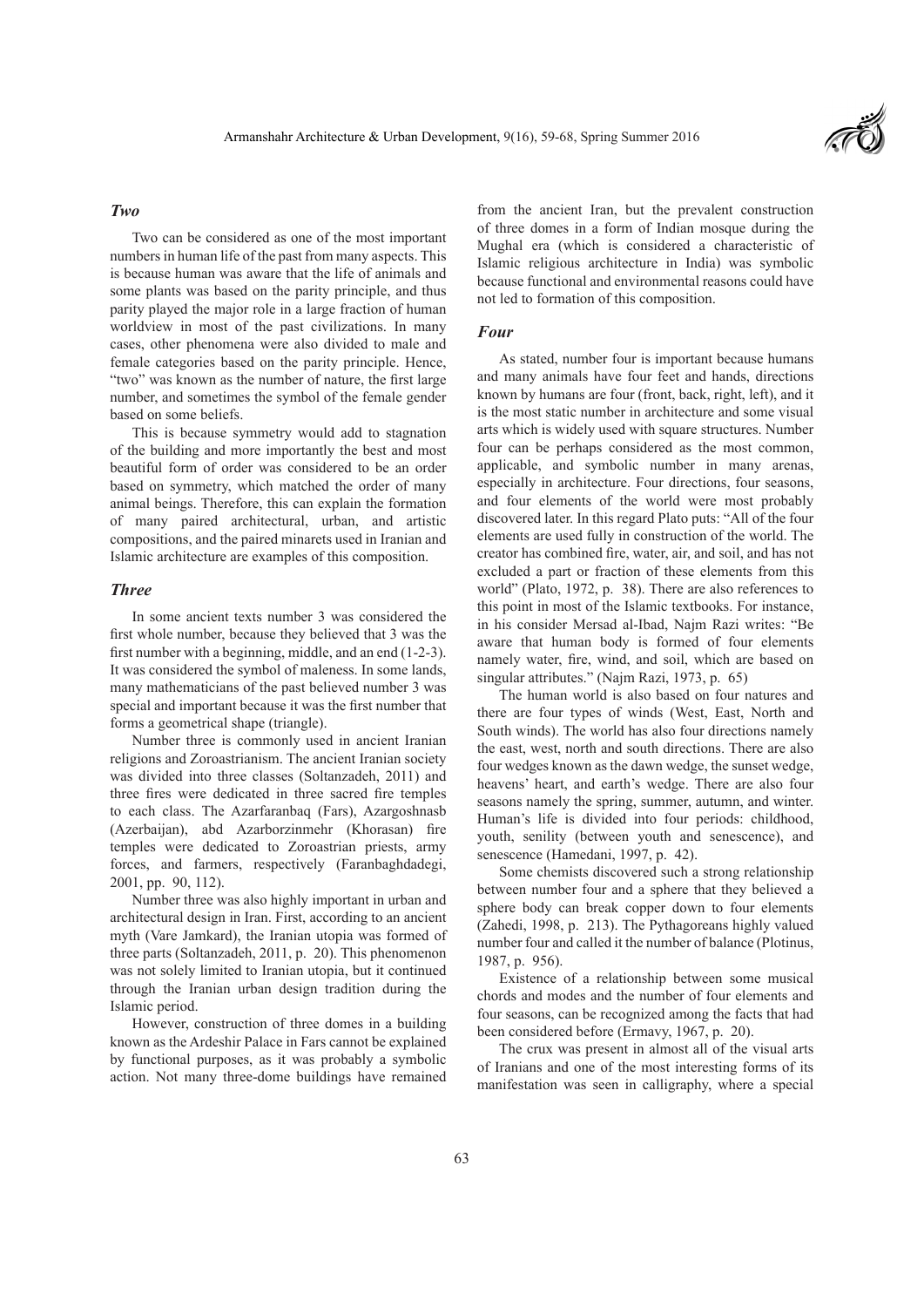composition of number four (as itself) and a factor of number four (as itself or a factor of four) was known as "crux alphabet". This art involved italic letters written in Nastaliq, and thus some thinkers believe that the name crux was given to this style due to its use of italic letters (Ahsant, 1997, p. 10). However, a foursome combination of verses has definitely contributed to this naming.

Concerning Afrasiab's legendary mansion it was believed that it embraced four rivers, and although it was an underground structure, it was extremely light at night. In this regard, Bundahish states: "About Afrasiab's mansion, it is said that it is built by the aid of magic under the ground. It was as light as daytime at nights, and it embraced four rivers. One contained water, the second contained wine, the third contained milk, and the fourth contained yogurt. Its roof sometimes was decorated by the sun and sometimes by the bright moon" (Faranbaghdadegi, 2001, p. 138).

"In the Chinese system of thought, each season of the year, each color, each element, and each animal or human organ, corresponds to one of the main spatial directions. Hence, the diversity of the nature is formed based on these four main spatial directions" (Cassirer, 1999, p. 236). In Iranian architecture, number 4 plays the most important role in compareto other sacred numbers, and the most important Iranian architectural designs are linked to number four. Examples include the four arcs, four porches, four galleries, four gardens, four directions, and the eight gardens (Soltanzadeh, 2008, p. 61).

The religious use of number four is seen in the design of very few historical cities such as the Goor City which was divided into four sections (Brosious, 2006, p. 168).

Different foursome designs and compositions are also used in Taj Mahal, which accurately reflect the symbolic use of number four and related designs (Soltanzadeh, 2009, p. 105).The emphasis on four-part designs is also seen in Shalimar gardens.

#### *Five*

Importance of number five seems to have originated from the five fingers of hands which were used in simple calculations. Concerning the mathematical composition of this number it is said that it is the first number to be the result of combining an even and an odd number. In many ancient civilizations, number five was known to be important. It is also considered a lucky number in China (Schimmel, 2013, p. 124).

One of the best reflections of number five in important religious spatial plans in the Iranian architecture was a square grid divided into nine parts. It is the same structure based on which the Apadan Palace in Persepolis was designed and built. Another form of this five-part structure, which is fully distinguished from four-part structures, is a space formed of five similar elements. A suitable example of such a space, which has remained from the past, is the Amir Ismail Samani's cemetery in Bokhara. This building consists of one main dome and four small domes on the sides. There is also a fire temple in Baku with almost the same structure. Arjmand Banou Beygom's cemetery in Taj Mahal is also a very good example of these five-part spaces, where a central main dome is surrounded by four secondary domes or a huge umbrella on the sides (Soltanzadeh, 2011).

#### *Six*

It seems number six is sometimes used as a symbol in construction of some architectural elements. For instance, a total of 12  $(6\times2)$  are used in all of the three porches of the Apadana palace in Persepolis. In the Islamic era, a few number of important mosques had six minarets, which can be ascribed to the symbolic aspect of number six.

Number six is also used in non-architectural arts. For instance, at the center of the Pazyryk carpet, which seemingly belongs to the Achaemenid era and contains symbolic figures, such as a cross (chalipa), twenty four  $(6\times4)$  squares are used.

In a number of historical and mystical textbooks there are references to the six directions which are the north, south, east, west, up and down. Human is also considered to be limited to these six directions (Sohrevardy, 2008, p. 8). Therefore, some people believe a cube is the geometrical symbol of six directions as it has six sides.

"All of the three monotheistic religions agreed that the creation took place in six days. The whole number that is related to creation and the relatively honored quality of the sum of 1, 2, and 3 (divisors of 6) is 6". (Critchlow, 2011, p. 68)

#### *Seven*

Seven is one of the most important special numbers which is almost globally significant and has been valued in many important cultures. Some ancient civilizations used number 28 to round the number of days of a lunar month, and therefore, one of the reasons for the importance of this reason is the method of dividing time based on the movements of the moon. Half of 28 is 14 and half of it equals seven.

The full moon is also derived from this classification, and each month was divided into 4 weeks on the same basis. Six days were defined as working days and the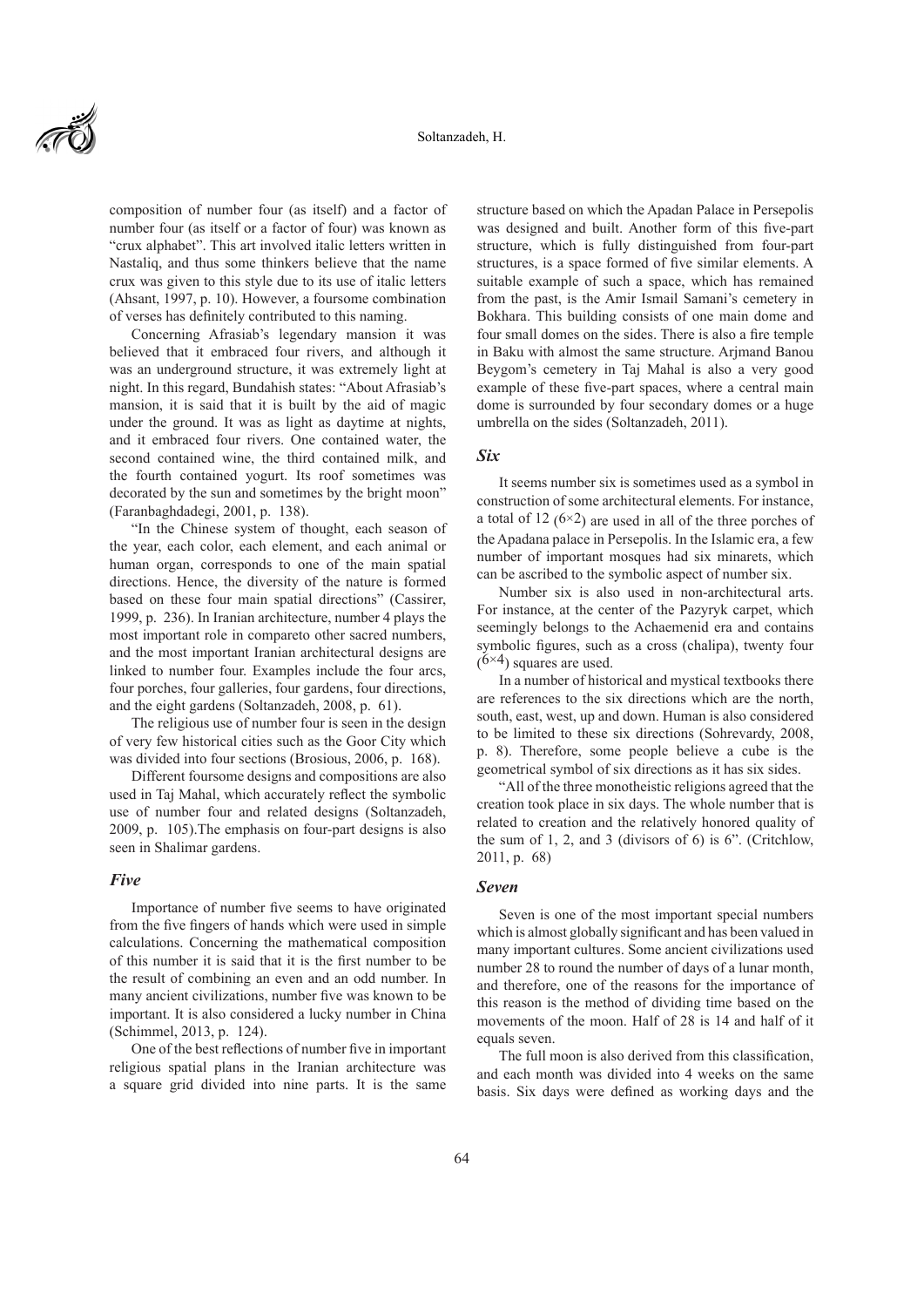

seventh day was defined for relaxation and religious practices. Arthur Pope correctly explained this process in his work (Pope, 1986, p. 34).

In "Bondahesh", it is assumed that the Gang Fortress have had seven walls made of gold, silver, steel, brass, iron, crystal and azure (Faranbaghdadegi, 2001, p. 138).

Number seven has been highly valued in ancient and historic texts. An example is a very ancient myth called Gilgamesh. In this myth, Gilgamesh tells someone called Orshanbi that seven wise masters prepared the plan of important buildings of the Oroc City (Gilgamesh, 1999, p. 95). In addition, some knowledge and sciences are divided into seven types, for example in Ihsa al-Uloom, Al-Farabi divided the science of math into seven parts (Farabi, 1985, p. 75).

Moreover, seven attributes of people who are fond of the world and are detached from the good are mentioned in religious books (Kolayni, 1989).

Number seven was highly important in Mithraism in Iran and levels of spiritual growth and ritual hierarchies were divided into seven. To be converted into the religion, people would first enter a stage called the "crow" stage and other stages were called the hidden and the soldier stages. Only a few numbers of people were able to reach the fourth phase which was the lion stage, and only very few of them were able to reach higher stages which were the Parsi and Sun's messenger phase. The last stage, which was the father phase, only belonged to very special, wise and esteemed religious people (Vermazeren, 2011, p. 167).

Number seven was less prevalent in architectural plans, because it lacked stagnation and symmetry. However, it was used in design of facades, voluminous bodies, and such. One of the ancient documents related to this application describes the façade of a fortress on a plate kept in the Hermitage Museum of Leningrad. On the epigraph below the shelter of the upper floor of the fortress there are seven arc-shaped vaults, the number of which was most probably based on the sacred number seven. Some of the decorations of this fortress are clearly similar to Takht-e Soleiman decorations and elements, which indicates that the image was based on ancient samples and rooted in reality. In the Islamic era, examples of usage of number seven in facades and voluminous bodies are available. An example is the number of small decorative domes on top of the main entrance of Taj Mahal which is equal to seven (Lahori, 1867). The existing documents suggest that some ancient and historic cities of the past had seven gates, and it could be attributed to the symbolic significance of number seven in some cases. An example

is the sacred part of the area surrounding Choqazanbil (of the Elamite era), which was separated from other parts of the city with a fence and had seven gates (Prada, 1978, p. 68). Bokhara City in the fourth century A.H. also had seven gates (Narshakhi, 1984, p. 73).

#### *Eight*

Number eight was linked to cube in the early ages and it was found that the square of an odd number, larger than one, is equal to a number that is a multiple of eight plus one. It was also found that the result of subtracting the bases of odd numbers larger than one was a multiple of eight. In ancient Babylon eight was considered the number of gods and it was also considered the number of bliss in some other civilizations (Schimmel, 2013, p. 172).

The octagon has had a significant role in design of architectural spaces and structures. Concerning architectural structures, octagon was mostly used in construction of many Iranian domes, which were built on a square background. In such domes, to transform the square area into a circle suitable for construction of a dome, the square was normally transformed into an octagon. Sometimes the dome was built on a circle on an octagon and sometimes an octagon was divided into a hexadecagon which formed the base for the circle. Such applications of number eight was not for symbolism purposes, as it was meant for functional and structural purposes. Therefore, the statement by Rene Guenon and his followers, who believed the octagon was a symbol, can be easily accepted.

#### *Nine*

Number nine is a number of which there are different interpretations and definitions in different lands. It seemingly had a negative meaning in Christianity as they believed that Jesus Christ passed away at nine o'clock. However, in some other cultures such as in ancient Chinese culture and parts of southeast Asia it is considered an ominous number as they believed that the whole universe is formed of nine-part groups: the sky is composed of nine parts, the earth is composed of nine countries, each country has nine mountains, each mountain has nine valleys, and each ocean has nine islands (Schimmel, 2013, p. 183).

In the Islamic and Iranian cultures, the world is formed of nine heavens and thus number nine was highly valued. In this regard, Danisari writes: "Planet earth and what is within this planet float between skies similar to the yolk. The surrounding sky is an environment and is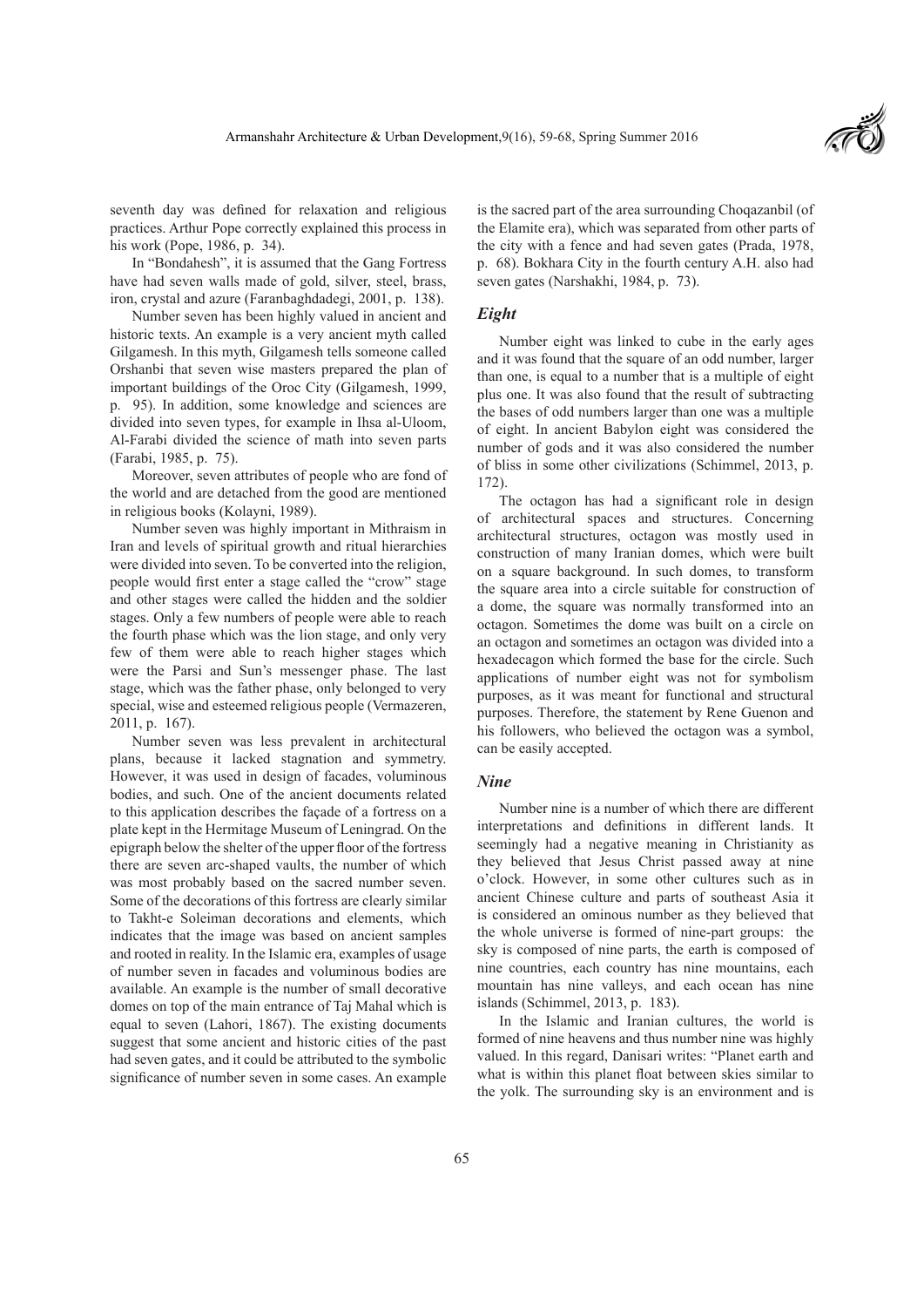

round. The water around the earth forms an environment, while it is surrounded by wind, which is surrounded by fire…Human natures are known as elements and empirical sciences state that the sky is the fifth nature and there are nine skies. Each sky is wrapped in another sky. The first sky contains the planets and is considered as the greatest sky, which is the wisest of skies. The second sky is the Zodiac, and the third is Saturn" (Danisari, 1971, p. 49). Other planets include Jupiter (4), Mars (5), Sun (6), Mercury (7), Venus (8), and Moon (9).

The following is also written about comets: "If a comet is seen in the Aries it is a sign of death of kings, public distress, famine, and death. If a comet seen in Taurus is the sign of drought, robbery, destruction, and bloodshed. In Gemini it is a sign of destruction of parts of cities, change of governments, bad luck for villages, death, and tyranny. In Cancer it is a sign of death of the king with poison, bloodshed, invasion by enemies, and natural disasters. In Leo it is a sign of diseases, wreckage, cholera, etc." (Shikh Bahaee, 1991, p. 514)

One of the most important applications of number nine in architecture is in plans of nine-part buildings which date back to at least the Achaemenid era in Iran. Apadana Palace in Susa and Apadana Palace in Persepolis (which as an identical plan) are formed of nine-part plans, which could be considered the basis of quadratic architectural designs in Iran. The same structure led to the formation of the eight-garden designs during the Timurid era. The nine-part structure did not solely belong to Iran as it was used in many other lands. However, it manifested in special forms by Iranian architecture.

#### *Ten*

Formation of this number is rooted in the number of fingers, which were used to count by primitive humans and even children still use their fingers to count. In the numeral system, this number is so important that it is currently considered as an important base. The prevalent use of this number and its relationship with human body led to the special value of this number. Pythagoras believed there was a relationship between numbers 4 and 10. He stated that number ten is equal to the sum of number 4 and the other three previous numbers (i.e.  $1+2+3+4=10$ ). He showed his hypothesis using the following triangle which was known as the Tetraktys (number four) (Plato, 1972, p. 42):

Number ten was not commonly used in architecture, but very few single tombs were in the form of decagon such as the Dome of Qabus in Kavous Dome and Momeneh Khatoon Dome in Nakhchivan (Godard, 1979, p. 427). However, the number was used in geometrical plans.

## *Twelve*

The most important basis for formation of number 12 as an important and sometimes sacred number was the movement of the moon in relation to the earth, which was also the basis for dividing a year into 12 months. This number was almost universal and was valued in all of the important civilizations. Therefore, it was the basis for counting time. Today, each day is divided into 24 hours or two 12 hours, and one hour is divided into 60 minutes  $(12\div 2=6\times 10=60)$  and one minute is divided into 60 seconds.

This number was also used to measure length. For instance, ancient Egyptians had a measurement tool which was based on number twelve and a chord with twelve nodes on equal segments has been found in Egypt. A pulley with a node-filled chord was also found on the body of Sashta the goddess of building or the goddess of measurement. She was seemingly called "Safkht" which means seven and had seven weathers on her head (Al-Saeed, Parman, 1985, p. 129). Ace was the Roman metric and one twelfth an ace is an ounce (Taton, 1985, p. 83).

According to some references, the ancient Iranian music of some eras was composed of 6 songs, 12 modes, 24 branches, and 48 angles. However, there was a lack of consensus on the sequence and names of songs among a group of musicians (Vejdani, 2002, p. 120). An ancient example of usage of number 12 in architectural spaces is the number of columns of porches of Apadana Palace in Susa and also the one in Persepolis. Both of these two buildings have three porches, and each porch has 12 columns. It could be stated that the number of columns was selected due to the religious importance of number 12 because in addition to this number, number 72 and a number of animal symbols were also used in these buildings. The twelve-folium flower, painted on several parts of Persepolis, is another proof of importance of this number.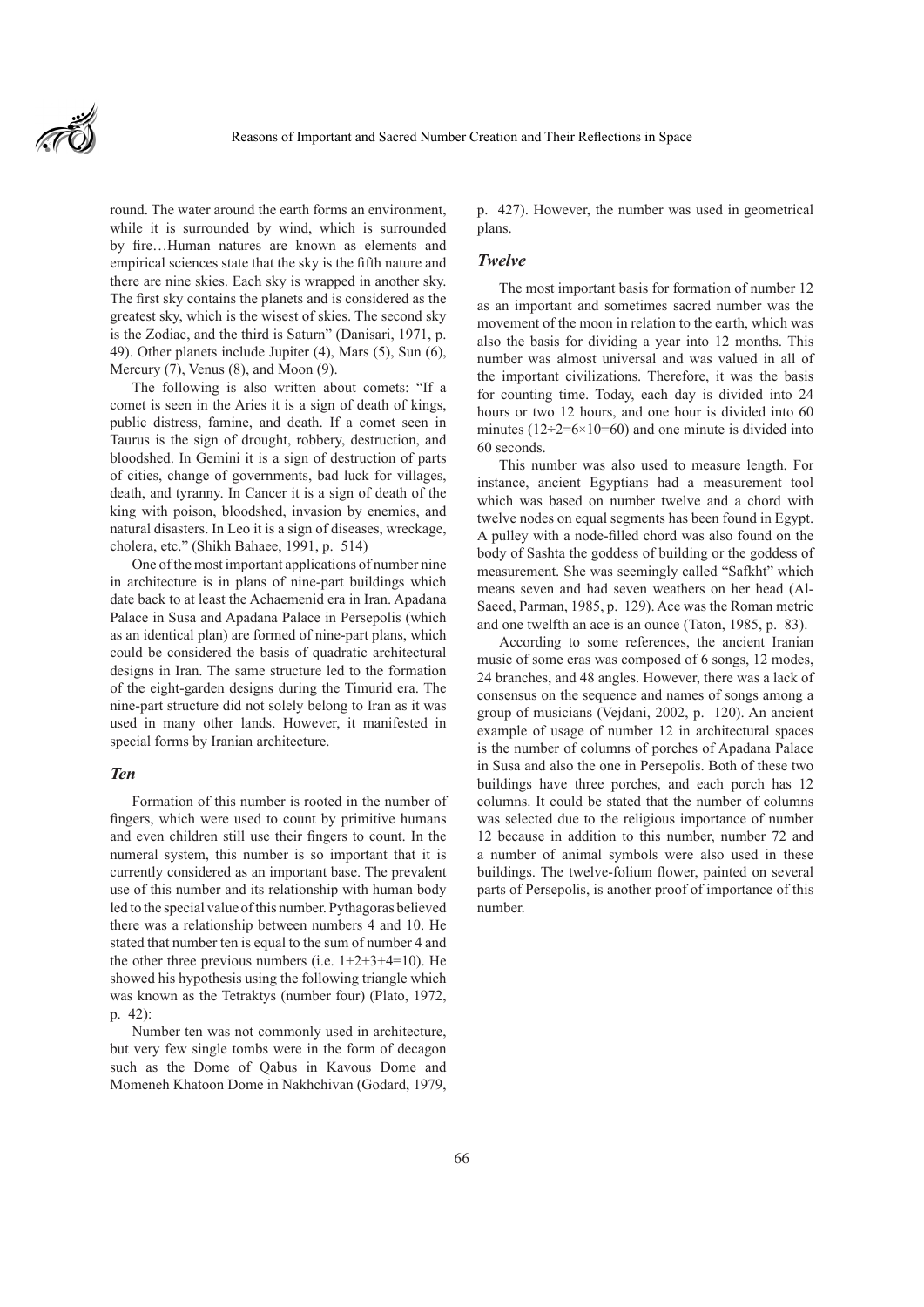

# **RESULTS**

Research results revealed that numbers and mathematics were the most important phenomena that enabled humans to discover some of the orders and rules governing the universe and allowed calculation of phenomena. Hence, mathematics and geometry were considered supreme sciences which not only enabled human discover the world but were also used for business, military purposes, production, and other purposes in practice, and were therefore, highly important.

In addition to these dimensions, some phenomena such as the number of human organs, order of movement of some planets such as the moon and sun, some innate mathematical and arithmetic rules and orders, some social phenomena and human worldview, led to assignment of special properties and meanings to some numbers which were used in many areas. An example of application of these numbers to arts was numeric symbolism, the reflection of which can be seen in some visual arts and daily objects.

Not all of the numeral symbols and signs have the same value, significance, and social/cultural importance. Some numbers such as 4, 5 and 12 were somewhat universal and were valued in all of the important civilizations, whereas some other numbers were valued by followers of a certain religion or residents of a specific region and land.

There has been more reflection of some numbers in architectural spaces, as for instance number four had an important explicit role in Iranian architecture.